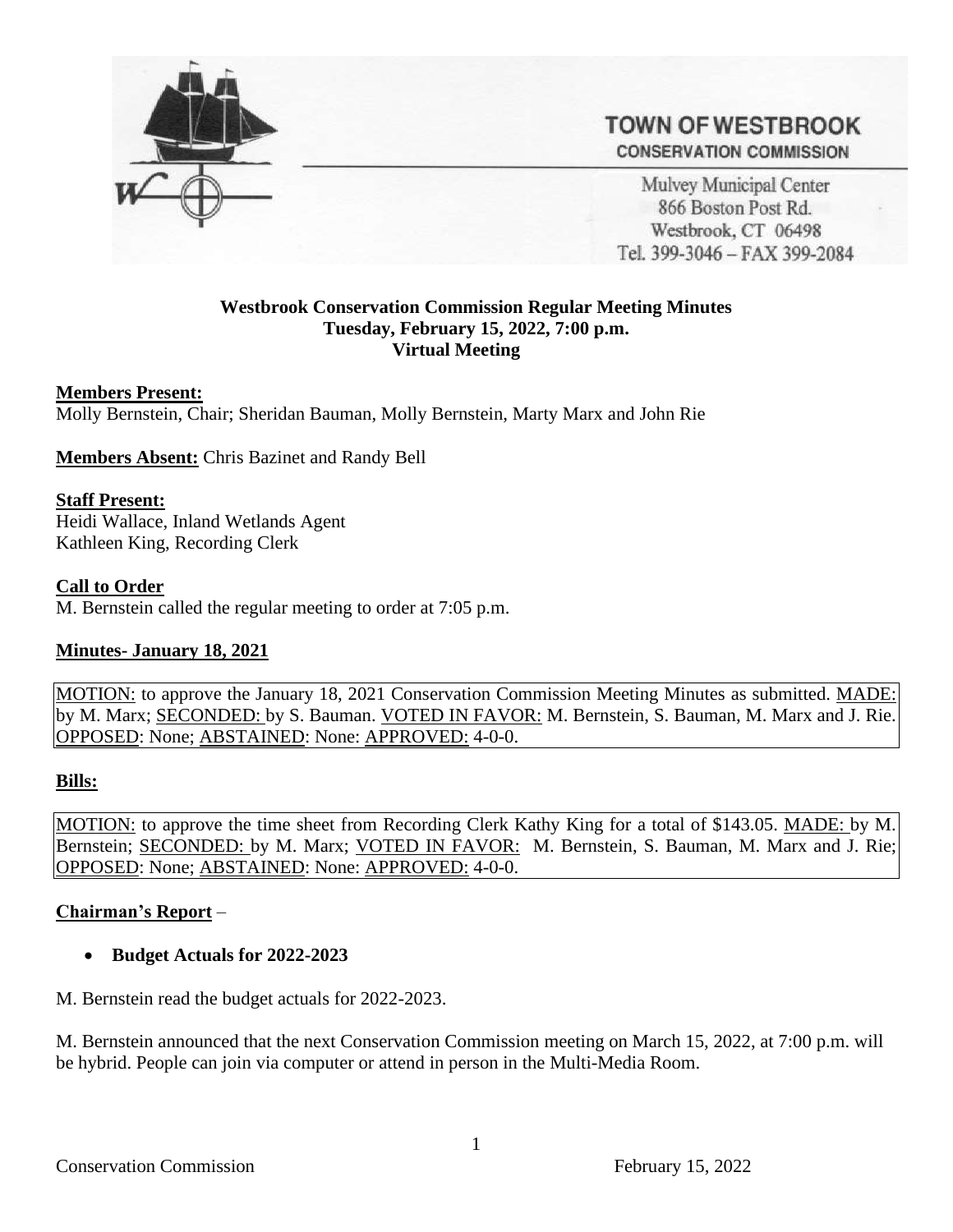Friends of Westbrook Barrier Islands (FOBI) partnered with the Stuart B. McKinney Wildlife Refuge, which will be celebrating its  $50<sup>th</sup>$  anniversary. They would like the Conservation Commission to set up a table for the 50<sup>th</sup> birthday event, which will be on a Saturday in July. M. Bernstein has materials to use for the tables, and she thought it would be a good idea to sell the Heritage Maps there. J. Rie said he talked with Rick Potvin from the US Fish and Wildlife Service. He is hoping to reactivate FOBI. Last year, M. Marx said he met with FOBI about patrolling the barrier islands. The summer interns could help with the patrols. FOBI has a boat that they can use.

# **New Business**:

• **Clarify hunting regulations on open space/town property**

H. Wallace said she was approached by First Selectman John Hall about an inquiry from a resident regarding hunting on Town owned property. Current signage states there is no hunting on Town owned property, nor are firearms allowed on any Town owned property. In order to allow hunting, the Town ordinance would have to be changed to allow firearms on Town owned property.

M. Marx said he's not opposed to hunting, but he's concerned about allowing firearms where people are hiking, as well as hunting close to residential properties.

S. Bauman said this has been brought up regarding The Preserve as well. There is discussion about whether or not bow and arrow hunting should be allowed at The Preserve.

J. Rie said it's in the Town Ordinance that firearms are prohibited, so there's nothing to vote on.

- **Prioritize action plan items**
	- o **Ponzillo Property: construct right of way along river off Breakneck Hill Road to connect greenway to Chapman Mill Pond** Tabled until R. Bell is present.
	- o **Seven (7) acres owned by Town off Breakneck Hill Road with rock feature** Tabled until R. Bell is present.

# **Open Space Projects:**

• **Update Horse Hill Woods trail map kiosks and online**

M. Bernstein said she would like to revise the Horse Hill Woods trail map. Trail four (4) was light blue, and it is now red. That needs to be changed online and on the paper map. H. Wallace said she can make those updates.

# • **Toby Hill VIII purchase update**

On February 2, 2022, there was a meeting for the Toby Hill acquisition funding. It passed. In November, when Noel Bishop was First Selectman, he signed most of the paperwork. Now that John Hall is First Selectman, the paperwork has to be resigned. This has to be authorized at a Board of Selectmen meeting as a formality.